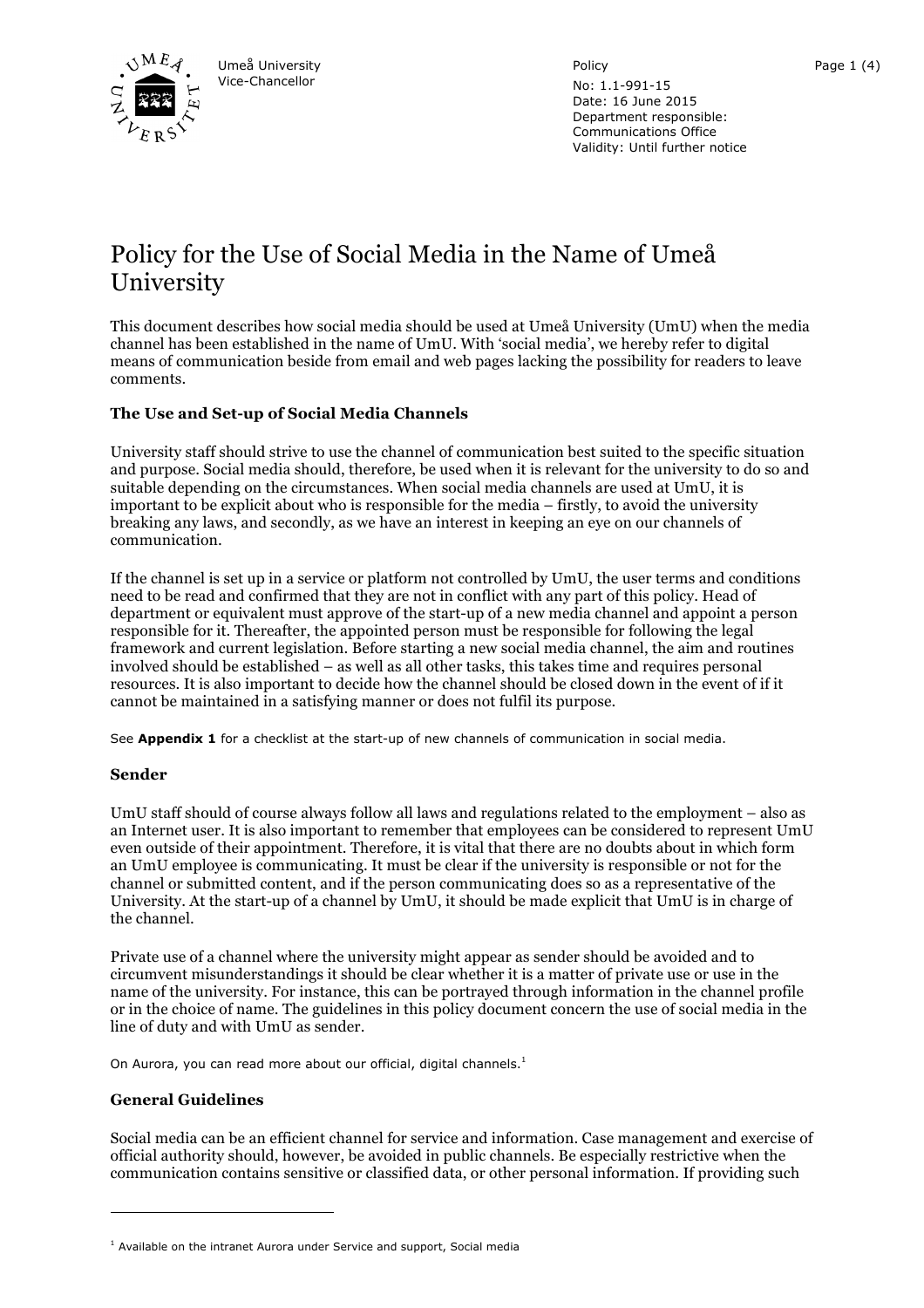

Policy

No: 1.1-991-15 Date: 16 June 2015 Department responsible: Communications Office Validity: Until further notice

data is necessary, please use another means of communication, for instance using encrypted email, phone or regular mail.

Material conflicting with or counteracting the university business, or risks damaging its reputation should not exist in channels where UmU can be regarded as sender. In such channels, you as an employee, have the right to express yourself regarding your research or speciality, but in questions you do not have responsibility for or knowledge about, you are generally not speaking as representative of the university but should clarify that you are expressing yourself privately.

#### Please read more in the **Guidelines for contacts with the press**<sup>2</sup>.

#### **Information for users of the university's social media**

If the university opens a communication channel, we have an obligation to receive information coming our way using that channel and an obligation to act in a suitable way depending on the circumstances. There are, however, no limitations to the continued communication being performed in another way, i.e. via phone call or email. To aid the individual seeking to contact the university in finding the right channels and understand the information provided, we should therefore inform about the intended use of the specific social media channel. In order for visitors/users of UmU's social media to know the conditions of their use, there must be a policy informing them of the prerequisites. The person responsible for the channel is also responsible for the policy to be clearly communicated in the social media or for it to be provided upon request.

A template for the policy is available in **appendix 2**.

## **Requirements for the university's social media**

The university should handle social media in accordance with the rules and regulations applicable also to other means of communication, i.e. when it comes to exercise of public authority, public records, archiving, public information and confidentiality, discrimination as well as the handling of personal data.

#### *Supervision*

 $\overline{a}$ 

Information and entries in social media are normally accessible to the public or a certain limited group of people. Since the university should continuously answer questions received and are responsible for moving unsuitable material from publicly accessible channels, we need to survey our social media channels. How often the person responsible should undertake such surveillance depends on the use of the medium and on its users. If several violating and offensive comments have occurred, or if there is a risk of sensitive information to be published, the supervision needs to happen more frequently. Normally, the supervision is expected to be performed daily. The responsibility of the surveillance lies with the person who has been appointed responsible for the channel.

## *Moderating and sorting*

Due to laws and regulations, some information is not legal in social media. If such information should be published, it needs to be removed or hidden from the social media channel promptly, regardless of it being a fault of the university or if someone else has published it. What measure is suitable – to reply, to archive, to hide or to remove – depends on the circumstances in the specific case. The person in charge of a channel is responsible for removing unlawful, illegal or irrelevant content.

The following material must immediately be hidden or removed from social media:

 $2$  Available on the intranet Aurora under Rules and regulations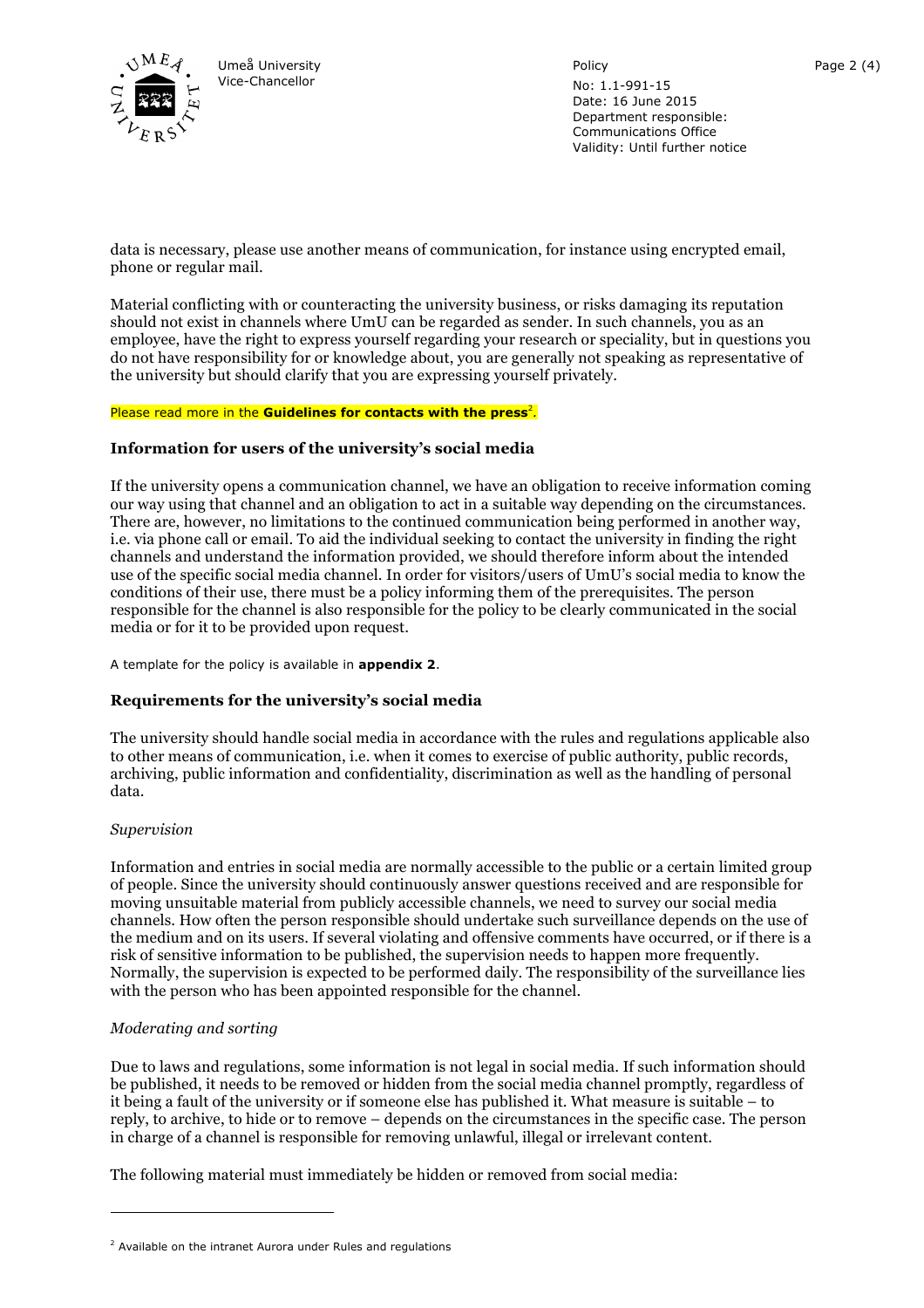

Policy No: 1.1-991-15 Date: 16 June 2015 Department responsible: Communications Office Validity: Until further notice

- **offensive or sensitive personal data** (as long as the person affected by it did not publish the information him or herself) regarding health, political standpoint, ethnic origin, religion, sexual orientation or gender.
- information that can result in **incitement, incitement to racial hatred, child pornography offences or unlawful depiction**
- **information about a third party** that is evidently unsuitable
- **information that is confidential** according to the Public Access to Information and Secrecy Act
- information resulting in **copyright infringement** according to the Copyright Act

Keep in mind that the entry is an official record – or "evidence" in a potential legal process – and must be transferred to another form to aid in an extraction. (This does not apply to entries that are out of date.) Please note that no consideration for if the entry is positive or negative should be made: entries that comply with current laws, regulations and guidelines, and are relevant in the context, should be approved.

## *Public access and archiving*

The university is an authority covered by the Principle of public access to official records. Entries into social media channels that UmU is in charge of therefore become publicly accessible, this applies to entries made by external users and those added by the university. We are responsible for handling authority affairs even though they are submitted through our social media. These affairs should, however, not be handled within the social media, but be extracted and handled as usual, and possibly be registered.

In addition, the following applies:

- public documents should, in general, be registered in the register, or if the document does not contain confidential information, it can be ordered in some other way
- the university has an obligation to answer questions promptly
- archiving of the channel (i.e. using screen shots) should be performed at least twice per year as well as in conjunction with larger changes and liquidation, these archive data should be handled according to the UmU's document management plan.

## *Other requirements*

Other conditions that the university needs to abide by in the use of social media are:

- the university is responsible for correctly handling personal data regardless of who writes or submits them
- if cookies are used, we are obliged to inform the user of their existence, the reason for why they are used and how they can be prevented
- the language used should be easy to understand
- potential inaccuracies in the data that is released should be corrected promptly as UmU can be liable to pay damages for incorrect data or incorrect advice.